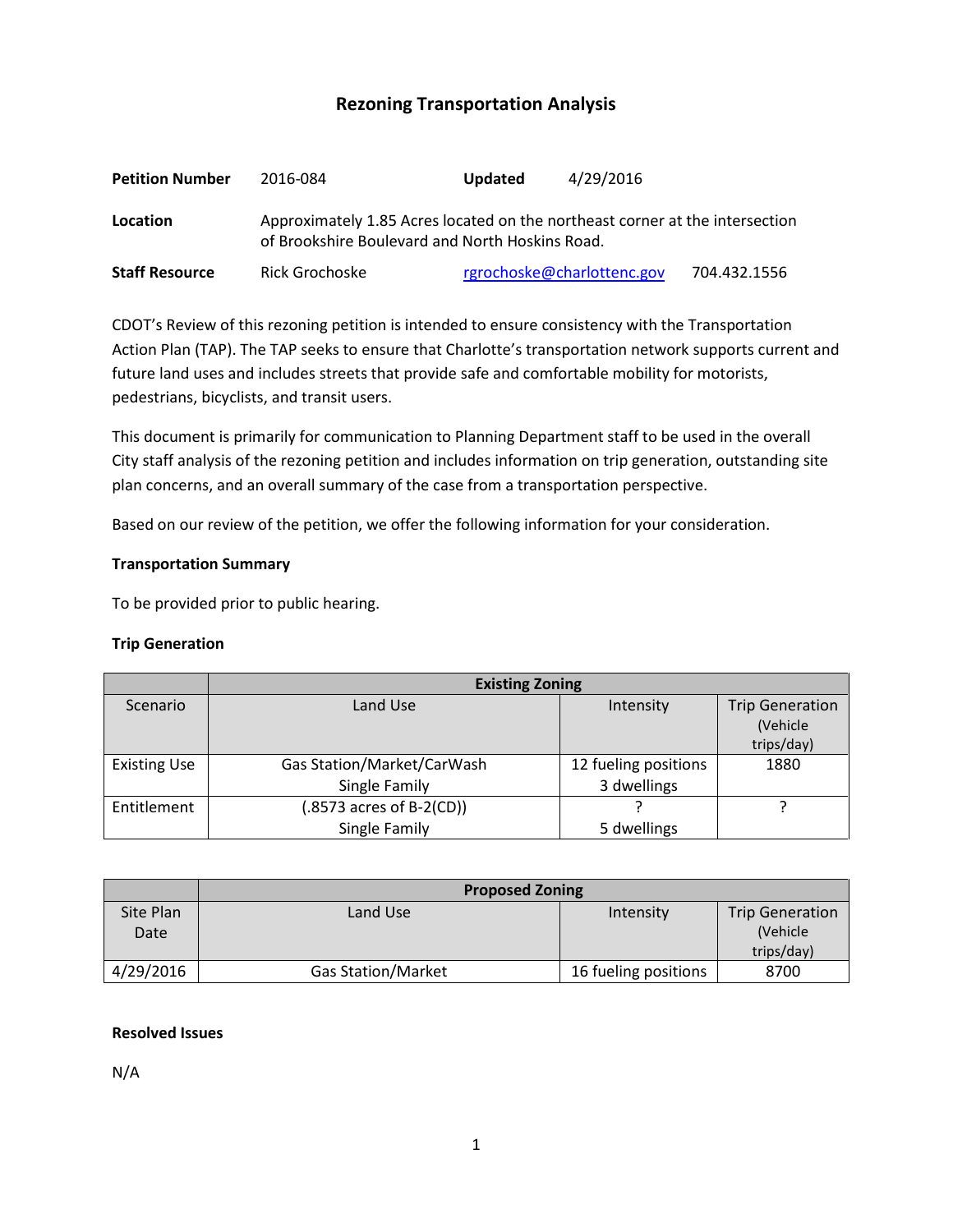## **Outstanding Issues**

- 1. A Traffic Impact Study (TIS) has been submitted for this petition as a condition of driveway permit approvals. Upon combined CDOT/NCDOT review, additional comments and transportation improvements may be required.
- 2. CDOT has concerns with traffic stacking onto Brookshire Boulevard sidewalk and travel lanes due to the short driveway throat length and distance to the site's fueling pumps as shown on the site plan. CDOT recommends elimination of the driveway directly onto Brookshire Boulevard. CDOT may not approve this driveway during the permitting process even if it remains shown on the conditional zoning plan.
- 3. The petitioner needs to revise the site plan to include an 8' planting strip and 6' sidewalk along each of the site's three (3) public street frontages, including right of way dedication (2' behind back of sidewalk) if needed.
- 4. The petitioner needs to revise the site plan to maintain the existing centerline and widen Cloudman to accommodate the following half-section: 12' travel lane + 2.5'  $c/g$  + 8' planting strip + 6' sidewalk. Right of way dedication 2' behind sidewalk may be required.
- 5. The petitioner needs to revise the site plan to provide a diagonal sidewalk connecting the northeast corner of the Brookshire Blvd. /Hoskins Rd. intersection to the site (in the direction or the convenience store's front door). Additionally, the eastern pedestrian access to the site from Hoskins Road should better align to the eastern access to the convenience store.

### **Advisory Information**

The following are requirements of the developer that must be satisfied prior to driveway permit approval. We recommend that the petitioner reflect these on the rezoning plan as-appropriate.

- 1. According to the City of Charlotte's Driveway Regulations, CDOT has the authority to regulate/approve all private street/driveway and public street connections to the right-of-way of a street under the regulatory jurisdiction of the City of Charlotte.
- 2. Adequate sight triangles must be reserved at the existing/proposed street entrance(s). Two 35' x 35' sight triangles are required for the entrance(s) to meet requirements. All proposed trees, berms, walls, fences, and/or identification signs must not interfere with sight distance at the entrance(s). Such items should be identified on the site plan.
- 3. The proposed driveway connection(s) to Brookshire Blvd., Hoskins Rd, and North Cloudman St. will require a driveway permit(s) to be submitted to CDOT and the North Carolina Department of Transportation for review and approval. The exact driveway location(s) and type/width of the driveway(s) will be determined by CDOT during the driveway permit process. The locations of the driveway(s) shown on the site plan are subject to change in order to align with driveway(s) on the opposite side of the street and comply with City Driveway Regulations and the City Tree Ordinance.
- 4. All proposed commercial driveway connections to a future public street will require a driveway permit to be submitted to CDOT for review and approval.